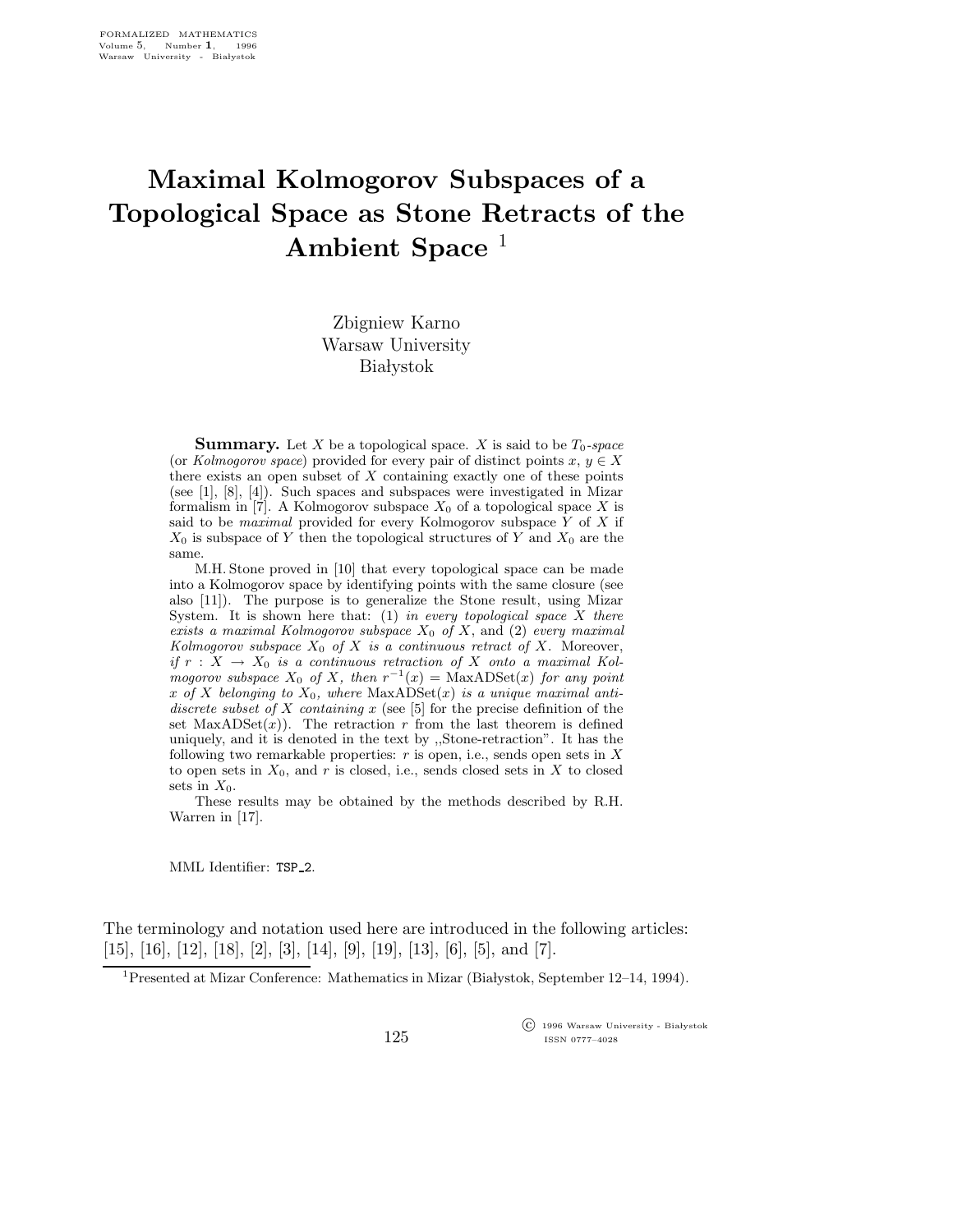126 zbigniew karno

## 1. MAXIMAL  $T_0$ -SUBSETS

Let X be a topological space. Let us observe that a subset of X is  $T_0$  if:

(Def.1) For all points a, b of X such that  $a \in \text{it}$  and  $b \in \text{it}$  holds if  $a \neq b$ , then  $MaxADSet(a) \cap MaxADSet(b) = \emptyset.$ 

Let X be a topological space. Let us observe that a subset of X is  $T_0$  if:

- (Def.2) For every point a of X such that  $a \in \text{it}$  holds it  $\cap$  MaxADSet $(a) = \{a\}.$ Let X be a topological space. Let us observe that a subset of X is  $T_0$  if:
- (Def.3) For every point a of X such that  $a \in \mathfrak{t}$  there exists a subset D of X such that D is maximal anti-discrete and it  $\cap D = \{a\}.$

Let Y be a topological structure. A subset of Y is maximal  $T_0$  if:

(Def.4) It is  $T_0$  and for every subset D of Y such that D is  $T_0$  and it  $\subseteq D$  holds it  $=D$ .

Next we state the proposition

(1) Let  $Y_0$ ,  $Y_1$  be topological structures, and let  $D_0$  be a subset of  $Y_0$ , and let  $D_1$  be a subset of  $Y_1$ . Suppose the topological structure of  $Y_0$  = the topological structure of  $Y_1$  and  $D_0 = D_1$ . If  $D_0$  is maximal  $T_0$ , then  $D_1$  is maximal  $T_0$ .

Let X be a topological space. Let us observe that a subset of X is maximal  $T_0$  if:

(Def.5) It is  $T_0$  and MaxADSet(it) = the carrier of X.

In the sequel X denotes a topological space.

We now state several propositions:

- (2) For every subset M of X such that M is maximal  $T_0$  holds M is dense.
- (3) For every subset  $A$  of  $X$  such that  $A$  is open or closed holds if  $A$  is maximal  $T_0$ , then A is not proper.
- (4) Every empty subset of X is not maximal  $T_0$ .
- (5) Let M be a subset of X. Suppose M is maximal  $T_0$ . Let A be a subset of X. If A is closed, then  $A = \text{MaxADSet}(M \cap A)$ .
- (6) Let M be a subset of X. Suppose M is maximal  $T_0$ . Let A be a subset of X. If A is open, then  $A = \text{MaxADSet}(M \cap A)$ .
- (7) For every subset M of X such that M is maximal  $T_0$  and for every subset A of X holds  $\overline{A} = \text{MaxADSet}(M \cap \overline{A}).$
- (8) For every subset M of X such that M is maximal  $T_0$  and for every subset A of X holds Int  $A = \text{MaxADSet}(M \cap \text{Int } A)$ .

Let X be a topological space. Let us observe that a subset of X is maximal  $T_0$  if:

(Def.6) For every point x of X there exists a point a of X such that  $a \in \mathfrak{t}$  and it ∩ MaxADSet $(x) = \{a\}.$ 

The following two propositions are true: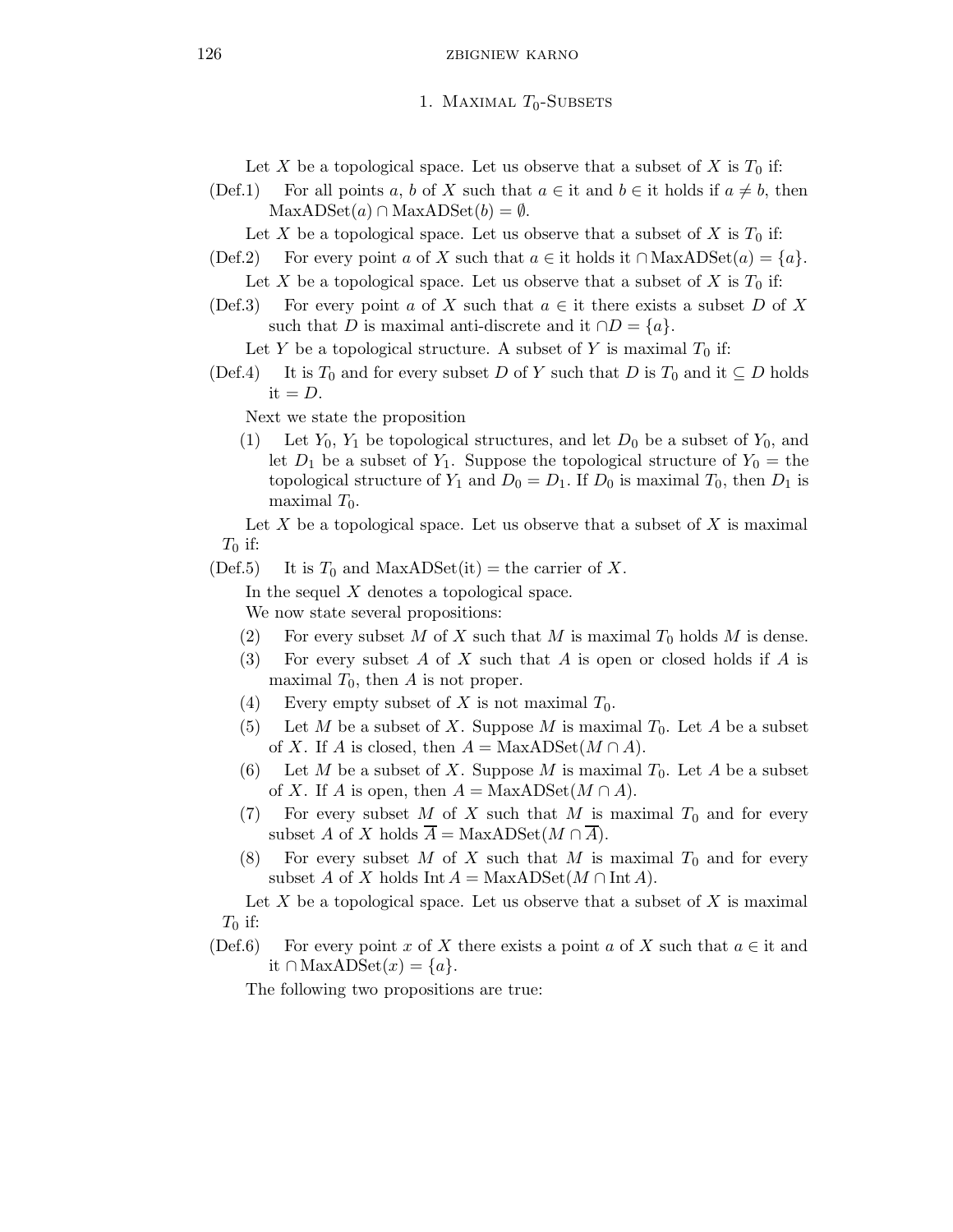- (9) For every subset A of X such that A is  $T_0$  there exists a subset M of X such that  $A \subseteq M$  and M is maximal  $T_0$ .
- (10) There exists subset of X which is maximal  $T_0$ .
	- 2. Maximal Kolmogorov Subspaces

Let Y be a non empty topological structure. A subspace of Y is maximal  $T_0$ if:

(Def.7) For every subset A of Y such that  $A =$  the carrier of it holds A is maximal  $T_0$ .

One can prove the following proposition

(11) Let Y be a non empty topological structure, and let  $Y_0$  be a subspace of Y, and let A be a subset of Y. Suppose  $A =$  the carrier of  $Y_0$ . Then A is maximal  $T_0$  if and only if  $Y_0$  is maximal  $T_0$ .

Let  $Y$  be a non empty topological structure. Note that every subspace of  $Y$ which is maximal  $T_0$  is also  $T_0$  and every subspace of Y which is non  $T_0$  is also non maximal  $T_0$ .

Let X be a topological space. Let us observe that a subspace of X is maximal  $T_0$  if it satisfies the conditions (Def.8).

- (Def.8) (i) It is  $T_0$ , and
	- (ii) for every  $T_0$  subspace  $Y_0$  of X such that it is a subspace of  $Y_0$  holds the topological structure of it = the topological structure of  $Y_0$ .

In the sequel  $X$  will be a topological space.

One can prove the following proposition

(12) Let  $A_0$  be a non empty subset of X. Suppose  $A_0$  is maximal  $T_0$ . Then there exists a strict subspace  $X_0$  of X such that  $X_0$  is maximal  $T_0$  and  $A_0$  = the carrier of  $X_0$ .

Let  $X$  be a topological space. One can verify the following observations:

- every subspace of X which is maximal  $T_0$  is also dense,
- every subspace of X which is non dense is also non maximal  $T_0$ ,
- every subspace of X which is open and maximal  $T_0$  is also non proper,
- every subspace of X which is open and proper is also non maximal  $T_0$ ,
- every subspace of X which is proper and maximal  $T_0$  is also non open,
- every subspace of X which is closed and maximal  $T_0$  is also non proper,
- every subspace of X which is closed and proper is also non maximal  $T_0$ , and

every subspace of X which is proper and maximal  $T_0$  is also non closed. Next we state the proposition

(13) Let  $Y_0$  be a  $T_0$  subspace of X. Then there exists a strict subspace  $X_0$ of X such that  $Y_0$  is a subspace of  $X_0$  and  $X_0$  is maximal  $T_0$ .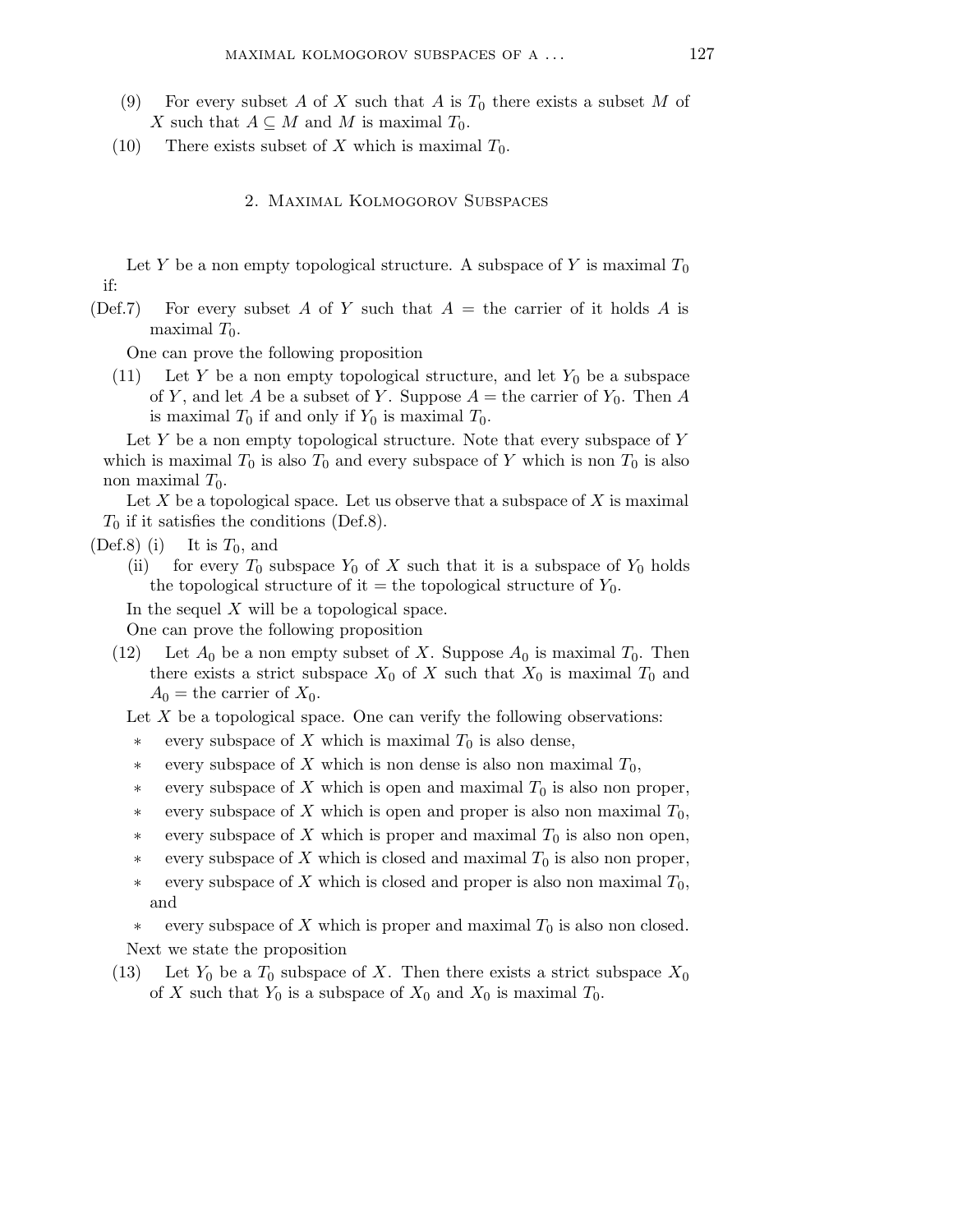Let  $X$  be a topological space. Note that there exists a subspace of  $X$  which is maximal  $T_0$  and strict.

Let  $X$  be a topological space. A maximal Kolmogorov subspace of  $X$  is a maximal  $T_0$  subspace of X.

The following four propositions are true:

- (14) Let  $X_0$  be a maximal Kolmogorov subspace of X, and let G be a subset of X, and let  $G_0$  be a subset of  $X_0$ . Suppose  $G_0 = G$ . Then  $G_0$  is open if and only if the following conditions are satisfied:
	- (i) MaxADSet $(G)$  is open, and
	- (ii)  $G_0 = \text{MaxADSet}(G) \cap (\text{the carrier of } X_0).$
- (15) Let  $X_0$  be a maximal Kolmogorov subspace of X and let G be a subset of X. Then  $G$  is open if and only if the following conditions are satisfied:
	- (i)  $G = \text{MaxADSet}(G)$ , and
	- (ii) there exists a subset  $G_0$  of  $X_0$  such that  $G_0$  is open and  $G_0 = G \cap$  (the carrier of  $X_0$ ).
- (16) Let  $X_0$  be a maximal Kolmogorov subspace of X, and let F be a subset of X, and let  $F_0$  be a subset of  $X_0$ . Suppose  $F_0 = F$ . Then  $F_0$  is closed if and only if the following conditions are satisfied:
	- (i) MaxADSet $(F)$  is closed, and
	- (ii)  $F_0 = \text{MaxADSet}(F) \cap (\text{the carrier of } X_0).$
- (17) Let  $X_0$  be a maximal Kolmogorov subspace of X and let F be a subset of X. Then  $F$  is closed if and only if the following conditions are satisfied:
	- (i)  $F = \text{MaxADSet}(F)$ , and
	- (ii) there exists a subset  $F_0$  of  $X_0$  such that  $F_0$  is closed and  $F_0 = F \cap$  (the carrier of  $X_0$ ).

## 3. Stone Retraction Mapping Theorems

In the sequel X is a topological space and  $X_0$  is a maximal Kolmogorov subspace of  $X$ .

One can prove the following propositions:

- (18) Let r be a mapping from X into  $X_0$  and let M be a subset of X. Suppose  $M =$  the carrier of  $X_0$ . Suppose that for every point a of X holds  $M \cap \text{MaxADSet}(a) = \{r(a)\}.$  Then r is a continuous mapping from X into  $X_0$ .
- (19) Let r be a mapping from X into  $X_0$ . Suppose that for every point a of X holds  $r(a) \in MaxADSet(a)$ . Then r is a continuous mapping from X into  $X_0$ .
- (20) Let r be a continuous mapping from X into  $X_0$  and let M be a subset of X. Suppose  $M =$  the carrier of  $X_0$ . If for every point a of X holds  $M \cap \text{MaxADSet}(a) = \{r(a)\}\text{, then } r \text{ is a retraction.}$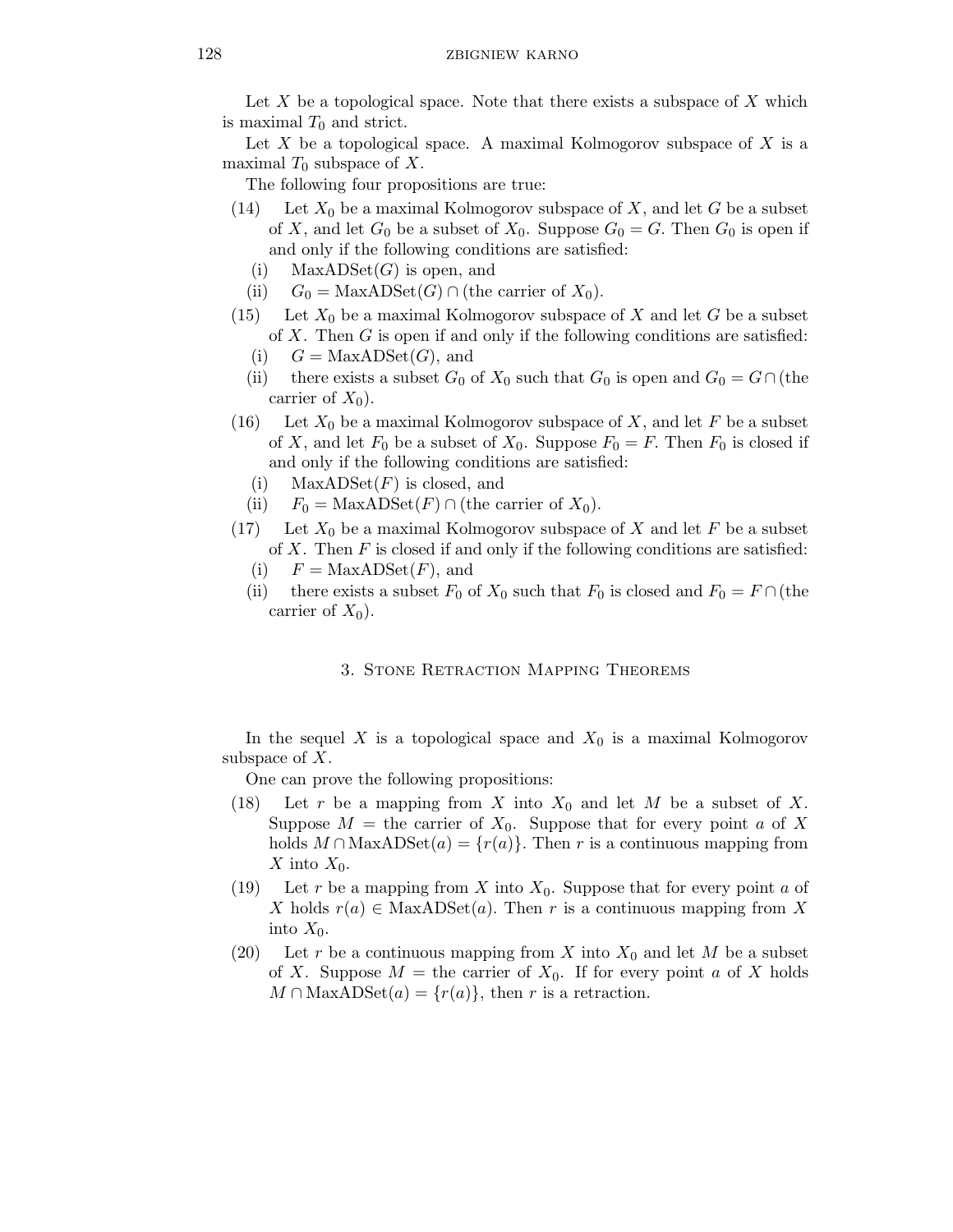- (21) For every continuous mapping r from X into  $X_0$  such that for every point a of X holds  $r(a) \in \text{MaxADSet}(a)$  holds r is a retraction.
- (22) There exists continuous mapping from X into  $X_0$  which is a retraction.
- $(23)$   $X_0$  is a retract of X.

Let X be a topological space and let  $X_0$  be a maximal Kolmogorov subspace of X. Stone-retraction of X onto  $X_0$  is a continuous mapping from X into  $X_0$ and is defined as follows:

(Def.9) Stone-retraction of X onto  $X_0$  is a retraction.

Next we state three propositions:

- (24) Let a be a point of X and let  $b$  be a point of  $X_0$ . If  $a = b$ , then (Stone-retraction of X onto  $X_0$ )  $^{-1}$   $\overline{\{b\}} = \overline{\{a\}}$ .
- (25) For every point a of X and for every point b of  $X_0$  such that  $a = b$  holds (Stone-retraction of X onto  $X_0$ )  $^{-1}$  {b} = MaxADSet(a).
- (26) For every subset E of X and for every subset F of  $X_0$  such that  $F = E$ holds (Stone-retraction of X onto  $X_0$ )  $^{-1}F = \text{MaxADSet}(E)$ .

Let X be a topological space and let  $X_0$  be a maximal Kolmogorov subspace of X. Then Stone-retraction of X onto  $X_0$  is a continuous mapping from X into  $X_0$  and it can be characterized by the condition:

(Def.10) Let M be a subset of X. Suppose  $M =$  the carrier of  $X_0$ . Let a be a point of X. Then  $M \cap \text{MaxADSet}(a) = \{(\text{Stone-retraction of } X \text{ onto})\}$  $X_0)(a)$ .

Let X be a topological space and let  $X_0$  be a maximal Kolmogorov subspace of X. Then Stone-retraction of X onto  $X_0$  is a continuous mapping from X into  $X_0$  and it can be characterized by the condition:

(Def.11) For every point a of X holds (Stone-retraction of X onto  $X_0(a) \in$  $MaxADSet(a)$ .

Next we state two propositions:

- (27) For every point a of X holds (Stone-retraction of X onto  $X_0$ )  $^{-1}$  $\{(\text{Stone-retraction of } X \text{ onto } X_0)(a)\} = \text{MaxADSet}(a).$
- (28) For every point a of X holds (Stone-retraction of X onto  $X_0$ <sup>o</sup> $\{a\}$  = (Stone-retraction of X onto  $X_0$ )° MaxADSet(a).

Let X be a topological space and let  $X_0$  be a maximal Kolmogorov subspace of X. Then Stone-retraction of X onto  $X_0$  is a continuous mapping from X into  $X_0$  and it can be characterized by the condition:

(Def.12) Let M be a subset of X. Suppose  $M =$  the carrier of  $X_0$ . Let A be a subset of X. Then  $M \cap \text{MaxADSet}(A) = (\text{Stone-retraction of } X \text{ onto }$  $X_0)^{\circ}A$ .

The following propositions are true:

- (29) For every subset A of X holds (Stone-retraction of X onto  $X_0$ )  $^{-1}$ (Stone-retraction of X onto  $X_0$ )°  $A = \text{MaxADSet}(A)$ .
- (30) For every subset A of X holds (Stone-retraction of X onto  $X_0$ )°A = (Stone-retraction of X onto  $X_0$ )° MaxADSet(A).